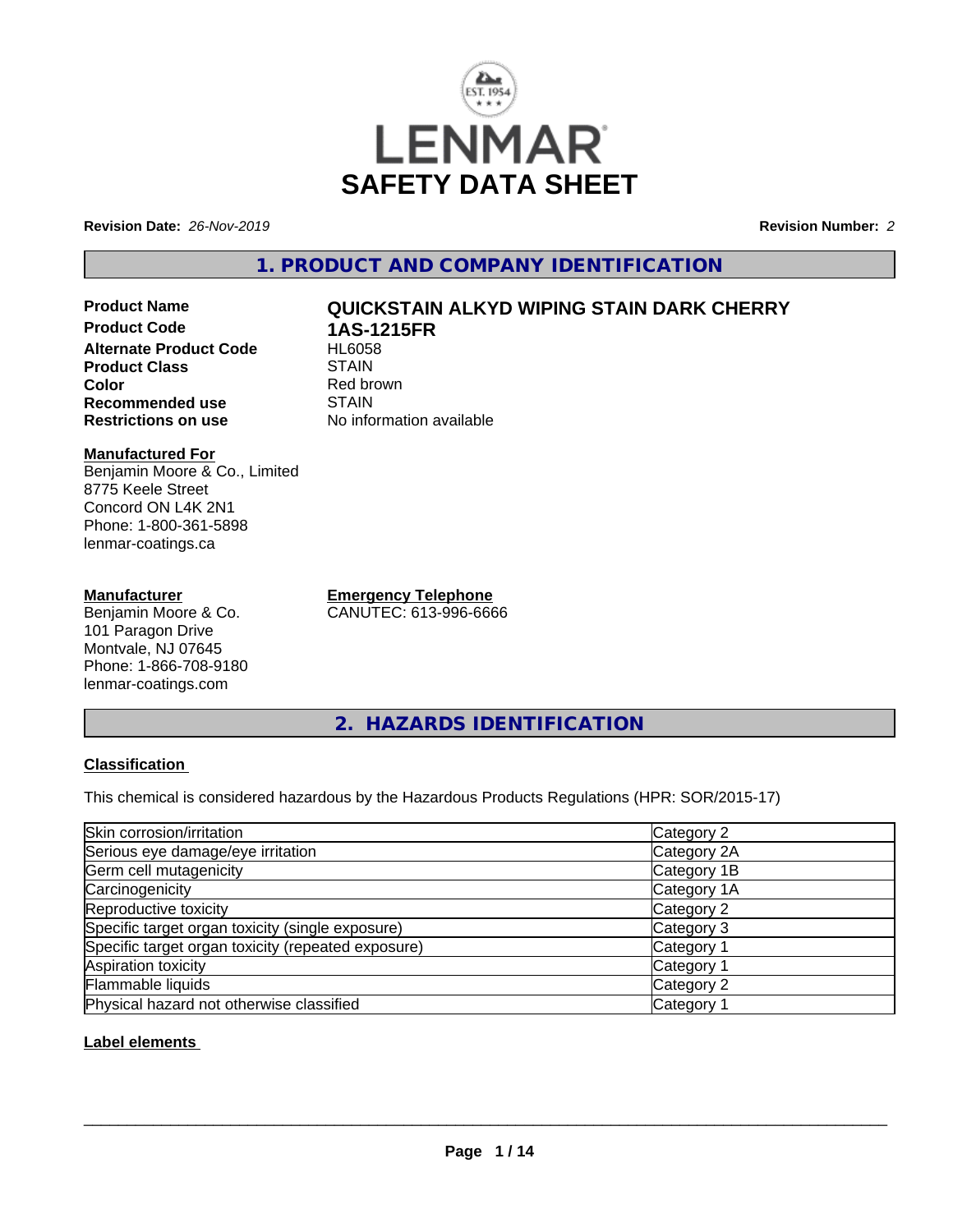#### **Danger**

### **Hazard statements**

Causes skin irritation Causes serious eye irritation May cause genetic defects May cause cancer Suspected of damaging fertility or the unborn child May cause drowsiness or dizziness Causes damage to organs through prolonged or repeated exposure May be fatal if swallowed and enters airways Highly flammable liquid and vapor Risk of spontaneous combustion



**Appearance** liquid **Odor** solvent

**Precautionary Statements - Prevention**

Obtain special instructions before use Do not handle until all safety precautions have been read and understood Use personal protective equipment as required Wash face, hands and any exposed skin thoroughly after handling Wear eye/face protection Do not breathe dust/fume/gas/mist/vapors/spray Do not eat, drink or smoke when using this product Use only outdoors or in a well-ventilated area Keep away from heat, hot surfaces, sparks, open flames and other ignition sources. No smoking Keep container tightly closed Ground/bond container and receiving equipment Use explosion-proof electrical/ventilating/lighting/equipment Use only non-sparking tools Take precautionary measures against static discharge Keep cool Immediately after use, place rags, steel wool or waste used with this product in a sealed water-filled metal container or lay flat to dry. **Precautionary Statements - Response**

IF exposed or concerned: Get medical advice/attention

**Eyes**

IF IN EYES: Rinse cautiously with water for several minutes. Remove contact lenses, if present and easy to do. Continue rinsing

If eye irritation persists: Get medical advice/attention

**Skin**

If skin irritation occurs: Get medical advice/attention

IF ON SKIN (or hair): Remove/Take off immediately all contaminated clothing. Rinse skin with water/shower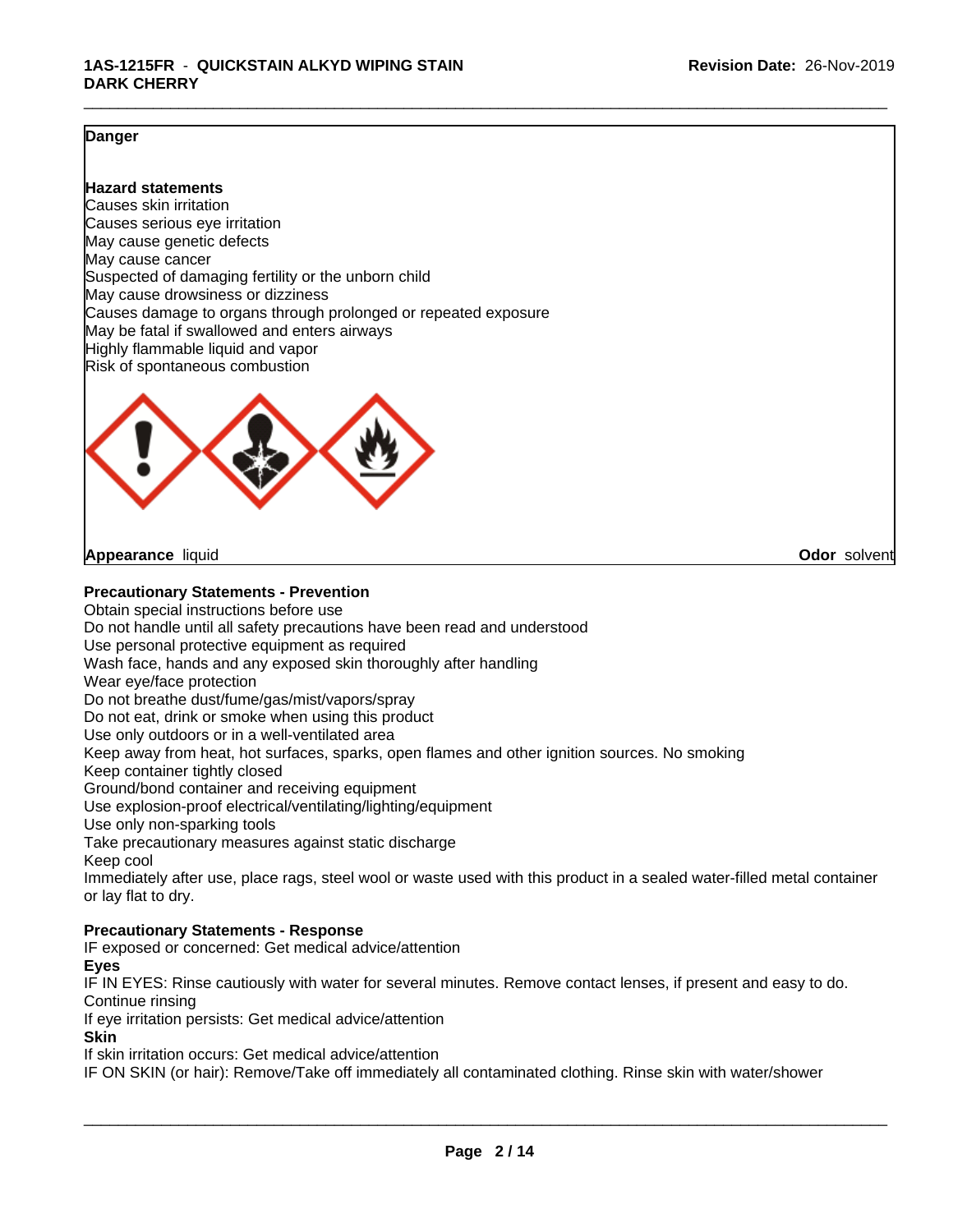Wash contaminated clothing before reuse

### **Inhalation**

IF INHALED: Remove victim to fresh air and keep at rest in a position comfortable for breathing **Ingestion** IF SWALLOWED: Immediately call a POISON CENTER or doctor/physician

Do NOT induce vomiting

#### **Fire**

In case of fire: Use CO2, dry chemical, or foam for extinction

#### **Precautionary Statements - Storage**

Store locked up Store in a well-ventilated place. Keep container tightly closed

#### **Precautionary Statements - Disposal**

Dispose of contents/container to an approved waste disposal plant Materials such as rags used with this product may begin to burn by themselves. After use, put rags in water or lay flat to dry, then discard.

\_\_\_\_\_\_\_\_\_\_\_\_\_\_\_\_\_\_\_\_\_\_\_\_\_\_\_\_\_\_\_\_\_\_\_\_\_\_\_\_\_\_\_\_\_\_\_\_\_\_\_\_\_\_\_\_\_\_\_\_\_\_\_\_\_\_\_\_\_\_\_\_\_\_\_\_\_\_\_\_\_\_\_\_\_\_\_\_\_\_\_\_\_

#### **Other information**

No information available

|                                                | <b>CAS No.</b> |               |                          | Date HMIRA filed and                          |
|------------------------------------------------|----------------|---------------|--------------------------|-----------------------------------------------|
| <b>Chemical name</b>                           |                | Weight-%      | Hazardous Material       | Information Review Act date exemption granted |
|                                                |                |               | registry number          | (if applicable)                               |
|                                                |                |               | (HMIRA registry #)       |                                               |
| Acetone                                        | 67-64-1        | $7 - 13%$     |                          |                                               |
|                                                | 64742-49-0     | $5 - 10%$     |                          |                                               |
| Hydrotreated light naphtha                     |                | $5 - 10%$     |                          |                                               |
| Solvent naphtha (petroleum),<br>heavy aromatic | 64742-94-5     |               |                          | $\blacksquare$                                |
| Distillates, petroleum,<br>hydrotreated light  | 64742-47-8     | $3 - 7%$      |                          |                                               |
| Solvent naphtha, petroleum,<br>light aromatic  | 64742-95-6     | $3 - 7%$      | $\blacksquare$           | ÷                                             |
| n-Butyl acetate                                | 123-86-4       | $3 - 7%$      |                          |                                               |
| 2-Butoxyethanol                                | 111-76-2       | $1 - 5%$      |                          | $\blacksquare$                                |
| VM&P naphtha                                   | 64742-89-8     | $1 - 5%$      |                          |                                               |
| 1,2,4-Trimethylbenzene                         | $95 - 63 - 6$  | $1 - 5%$      |                          |                                               |
| Stoddard solvent                               | 8052-41-3      | $1 - 5%$      |                          |                                               |
| Xylene                                         | 1330-20-7      | $1 - 5%$      |                          | ٠                                             |
| Iron oxide                                     | 1309-37-1      | $1 - 5%$      | $\blacksquare$           | $\blacksquare$                                |
| Propylene glycol monomethyl<br>ether acetate   | 108-65-6       | $1 - 5%$      |                          |                                               |
| Naphthalene                                    | $91 - 20 - 3$  | $0.5 - 1%$    |                          |                                               |
| Ethanol                                        | 64-17-5        | $0.5 - 1%$    |                          |                                               |
| Ethyl benzene                                  | $100 - 41 - 4$ | $0.25 - 0.5%$ | $\overline{\phantom{a}}$ | $\blacksquare$                                |
| Carbon black                                   | 1333-86-4      | $0.1 - 0.25%$ |                          |                                               |
| Octane                                         | 111-65-9       | $0.1 - 0.25%$ |                          |                                               |
| Heptane                                        | 142-82-5       | $0.1 - 0.25%$ |                          |                                               |
| Cumene                                         | 98-82-8        | $0.1 - 0.25%$ |                          | $\blacksquare$                                |

# **3. COMPOSITION INFORMATION ON COMPONENTS**

**Confidential Business Information note**

\*The exact percentage (concentration) of composition has been withheld as a trade secret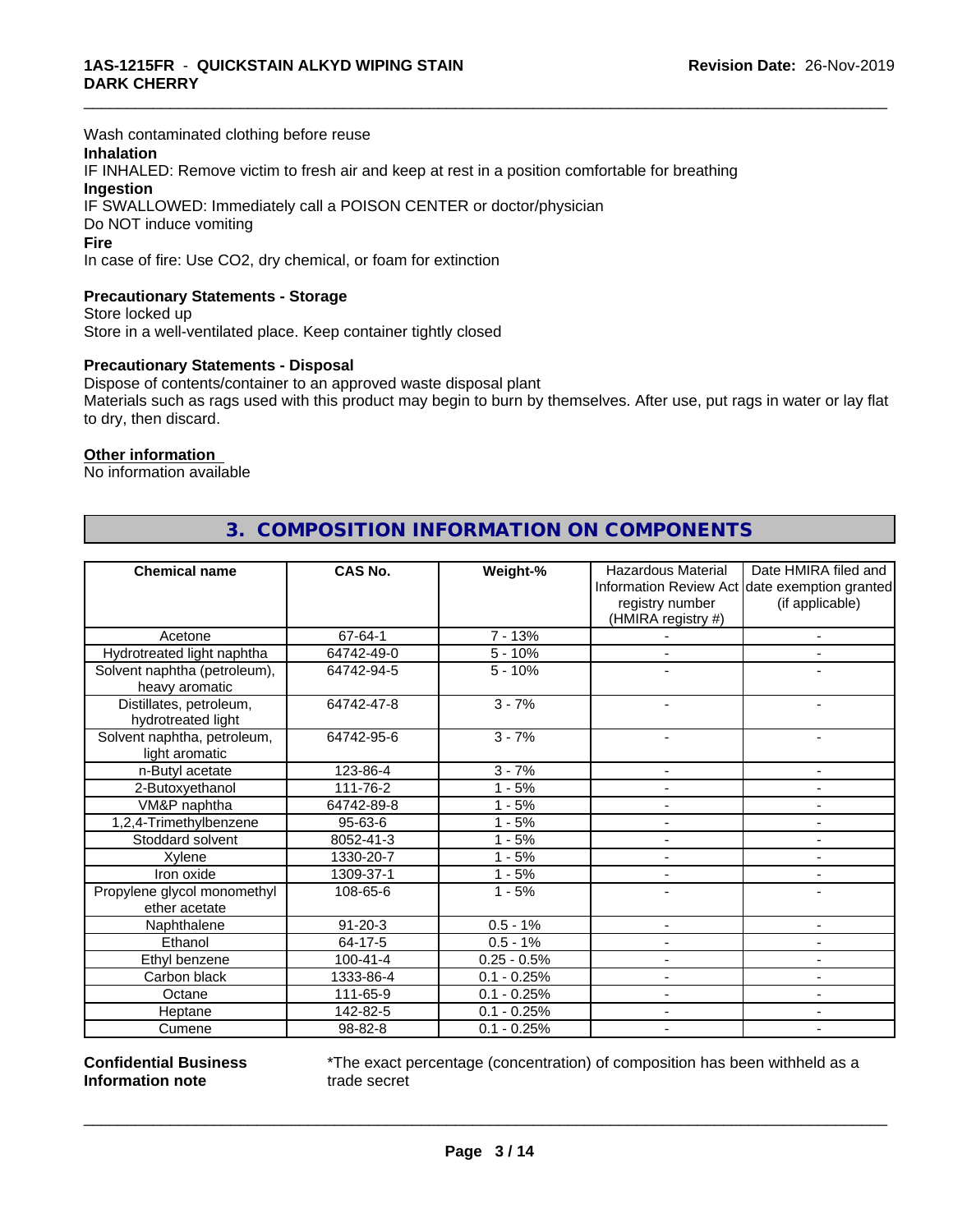|                                        | 4. FIRST AID MEASURES                                                                                                                                                                                                      |
|----------------------------------------|----------------------------------------------------------------------------------------------------------------------------------------------------------------------------------------------------------------------------|
| <b>General Advice</b>                  | If symptoms persist, call a physician. Show this safety data<br>sheet to the doctor in attendance.                                                                                                                         |
| <b>Eye Contact</b>                     | Immediately flush with plenty of water. After initial flushing,<br>remove any contact lenses and continue flushing for at<br>least 15 minutes. Keep eye wide open while rinsing. If<br>symptoms persist, call a physician. |
| <b>Skin Contact</b>                    | Wash off immediately with soap and plenty of water<br>removing all contaminated clothes and shoes. If skin<br>irritation persists, call a physician.                                                                       |
| <b>Inhalation</b>                      | Move to fresh air. If symptoms persist, call a physician.<br>If not breathing, give artificial respiration. Call a physician<br>immediately.                                                                               |
| Ingestion                              | Clean mouth with water and afterwards drink plenty of<br>water. Do not induce vomiting without medical advice.<br>Never give anything by mouth to an unconscious person.<br>Consult a physician.                           |
| <b>Protection Of First-Aiders</b>      | Use personal protective equipment.                                                                                                                                                                                         |
| <b>Most Important Symptoms/Effects</b> | No information available.                                                                                                                                                                                                  |
| <b>Notes To Physician</b>              | Treat symptomatically.                                                                                                                                                                                                     |
|                                        | 5 FIRE-FIGHTING MEASHRES                                                                                                                                                                                                   |

**5. FIRE-FIGHTING MEASURES** 

| Vapors may travel considerable distance to a source of<br>ignition and flash back. Vapors may cause flash fire.                                                                                                                                                                                |
|------------------------------------------------------------------------------------------------------------------------------------------------------------------------------------------------------------------------------------------------------------------------------------------------|
| Foam, dry powder or water. Use extinguishing measures<br>that are appropriate to local circumstances and the<br>surrounding environment.                                                                                                                                                       |
| As in any fire, wear self-contained breathing apparatus<br>pressure-demand, MSHA/NIOSH (approved or equivalent)<br>and full protective gear.                                                                                                                                                   |
| Burning may result in carbon dioxide, carbon monoxide<br>and other combustion products of varying composition<br>which may be toxic and/or irritating.                                                                                                                                         |
| Flammable. Flash back possible over considerable<br>distance. Keep product and empty container away from<br>heat and sources of ignition. Closed containers may<br>rupture if exposed to fire or extreme heat. Thermal<br>decomposition can lead to release of irritating gases and<br>vapors. |
|                                                                                                                                                                                                                                                                                                |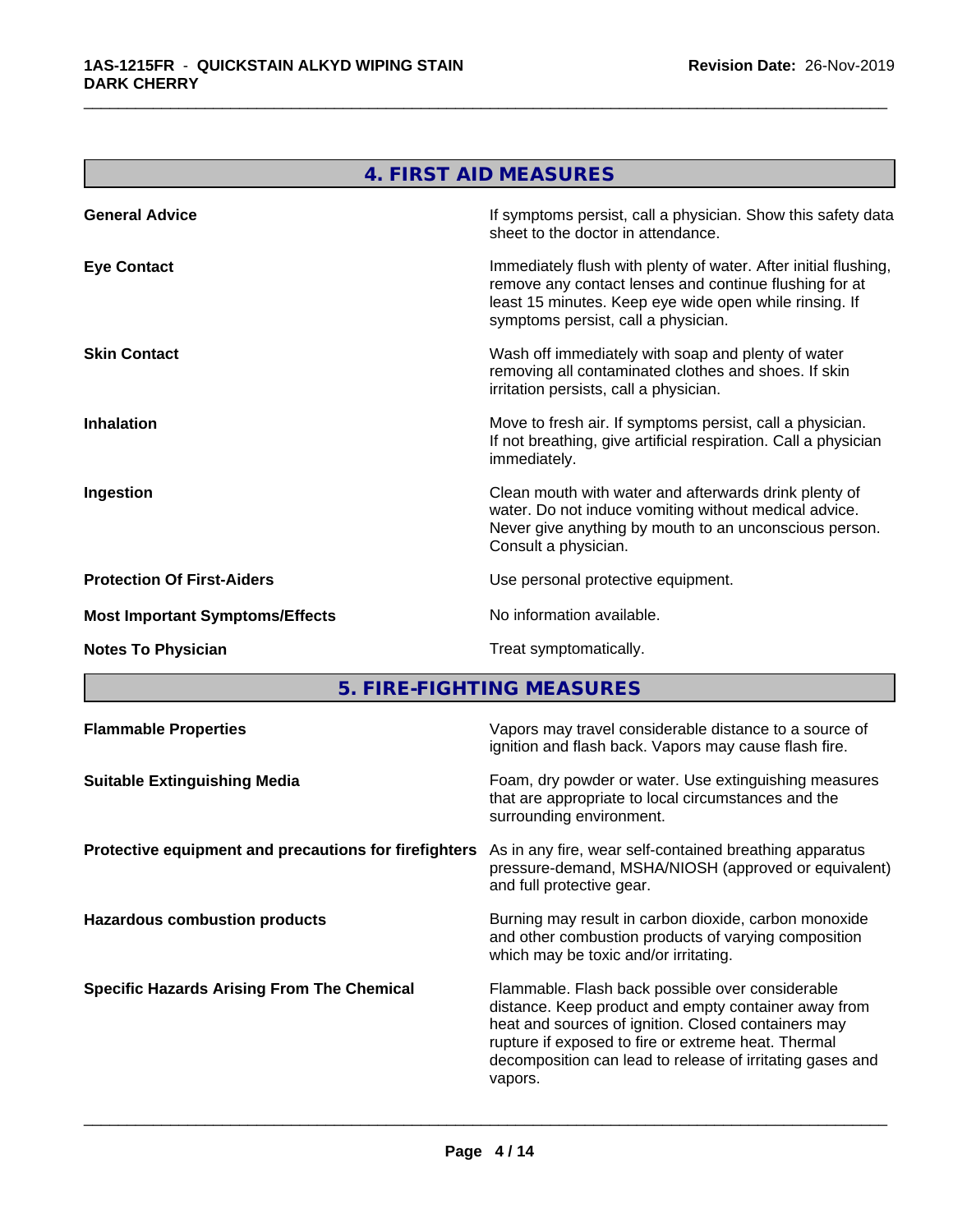| Sensitivity to mechanical impact                                                 |                        | No                             |                                |
|----------------------------------------------------------------------------------|------------------------|--------------------------------|--------------------------------|
| Sensitivity to static discharge                                                  |                        | Yes                            |                                |
| <b>Flash Point Data</b><br>Flash point (°F)<br>Flash Point (°C)<br><b>Method</b> |                        | 24<br>$-4$<br><b>PMCC</b>      |                                |
| <b>Flammability Limits In Air</b>                                                |                        |                                |                                |
| Lower flammability limit:<br><b>Upper flammability limit:</b>                    |                        | Not available<br>Not available |                                |
| <b>NFPA</b><br>Health: 2                                                         | <b>Flammability: 3</b> | Instability: 0                 | <b>Special: Not Applicable</b> |
| <b>NFPA Legend</b><br>0 - Not Hazardous                                          |                        |                                |                                |

- 
- 1 Slightly
- 2 Moderate
- 3 High
- 4 Severe

*The ratings assigned are only suggested ratings, the contractor/employer has ultimate responsibilities for NFPA ratings where this system is used.*

*Additional information regarding the NFPA rating system is available from the National Fire Protection Agency (NFPA) at www.nfpa.org.*

# **6. ACCIDENTAL RELEASE MEASURES**

| <b>Personal Precautions</b>      | Remove all sources of ignition. Take precautions to<br>prevent flashback. Ground and bond all containers and<br>handling equipment. Take precautionary measures against<br>static discharges. Ensure adequate ventilation. Avoid<br>contact with skin, eyes and clothing. Use personal<br>protective equipment.  |
|----------------------------------|------------------------------------------------------------------------------------------------------------------------------------------------------------------------------------------------------------------------------------------------------------------------------------------------------------------|
| <b>Other Information</b>         | Prevent further leakage or spillage if safe to do so. Do not<br>allow material to contaminate ground water system.<br>Prevent product from entering drains. Do not flush into<br>surface water or sanitary sewer system. Local authorities<br>should be advised if significant spillages cannot be<br>contained. |
| <b>Environmental precautions</b> | See Section 12 for additional Ecological Information.                                                                                                                                                                                                                                                            |
| <b>Methods for Cleaning Up</b>   | Dam up. Soak up with inert absorbent material. Use a<br>non-sparking or explosion proof means to transfer material<br>to a sealed, appropriate container for disposal. Clean<br>contaminated surface thoroughly.                                                                                                 |

**7. HANDLING AND STORAGE**

Handling **Handling Handling Avoid contact with skin, eyes and clothing. Wear personal**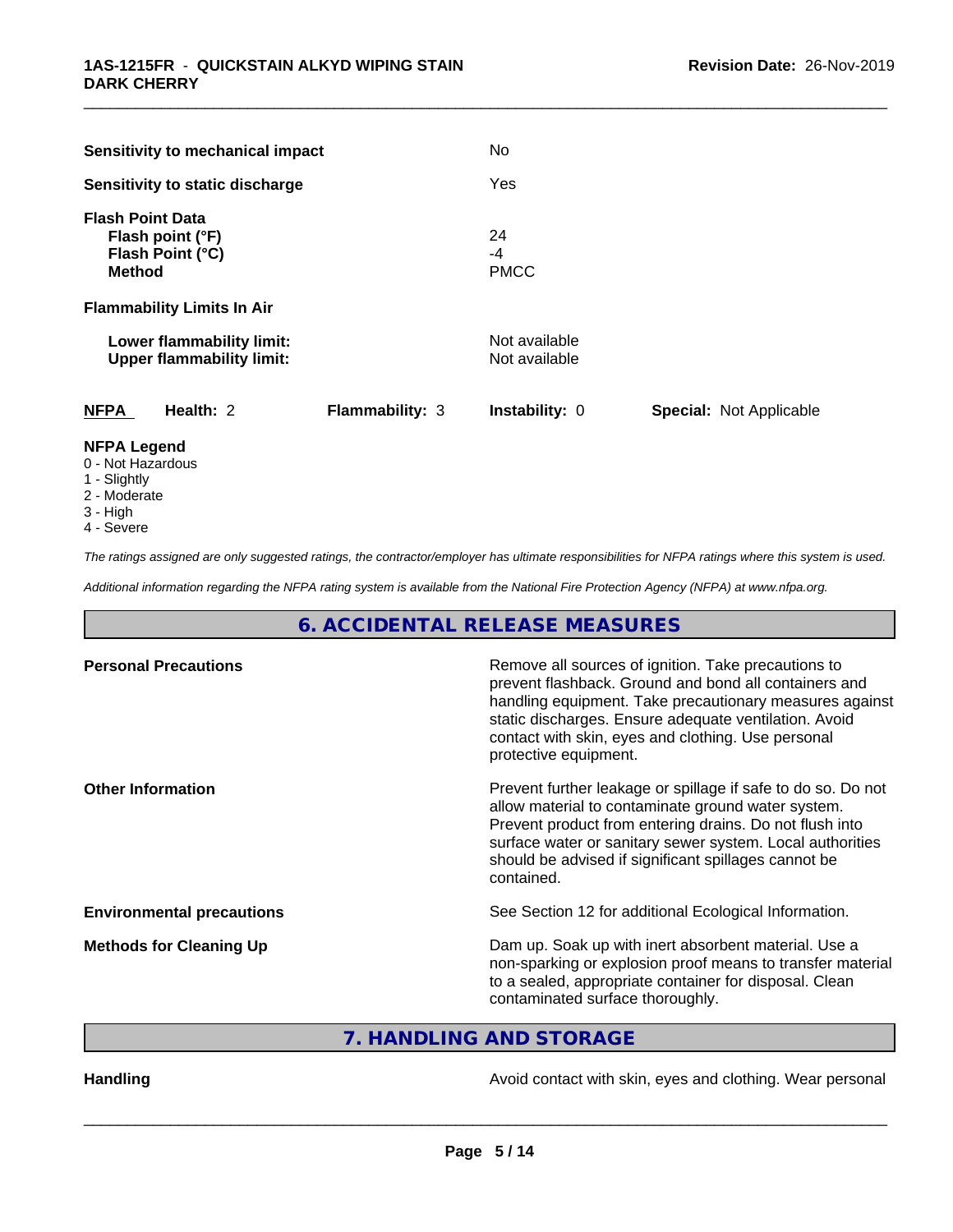protective equipment. Do not breathe vapors or spray mist. Use only in ventilated areas. Prevent vapor build-up by providing adequate ventilation during and after use. Take precautionary measures against static discharges. To avoid ignition of vapors by static electricity discharge, all metal parts of the equipment must be grounded. Keep away from heat, sparks and flame. Do not smoke. Extinguish all flames and pilot lights, and turn off stoves, heaters, electric motors and other sources of ignition during use and until all vapors are gone. Ignition and/or flash back may occur. **Storage Keep containers tightly closed in a dry, cool and get a dry and structure in a dry and structure in a dry and structure in a dry and structure in a dry and structure in a dry and structure in a dry and structure** well-ventilated place. Keep away from heat. Keep away from open flames, hot surfaces and sources of ignition. Keep in properly labeled containers. Keep out of the reach of children.  **DANGER** - Rags, steel wool or waste soaked with this product may spontaneously catch fire if improperly discarded. Immediately after use, place rags, steel wool or waste in a sealed water-filled metal container. **Incompatible Materials Incompatible with strong acids and bases and strong** oxidizing agents.

\_\_\_\_\_\_\_\_\_\_\_\_\_\_\_\_\_\_\_\_\_\_\_\_\_\_\_\_\_\_\_\_\_\_\_\_\_\_\_\_\_\_\_\_\_\_\_\_\_\_\_\_\_\_\_\_\_\_\_\_\_\_\_\_\_\_\_\_\_\_\_\_\_\_\_\_\_\_\_\_\_\_\_\_\_\_\_\_\_\_\_\_\_

# **8. EXPOSURE CONTROLS/PERSONAL PROTECTION**

# **Exposure Limits**

| <b>Chemical name</b>                          | <b>ACGIH TLV</b>                | <b>Alberta</b>                                                                          | <b>British Columbia</b>                                                                 | <b>Ontario</b>                  | Quebec                                                                                               |
|-----------------------------------------------|---------------------------------|-----------------------------------------------------------------------------------------|-----------------------------------------------------------------------------------------|---------------------------------|------------------------------------------------------------------------------------------------------|
| Acetone                                       | 250 ppm - TWA<br>500 ppm - STEL | 500 ppm - TWA<br>1200 mg/m <sup>3</sup> - TWA                                           | 250 ppm - TWA<br>500 ppm - STEL                                                         | 500 ppm - TWA<br>750 ppm - STEL | 500 ppm - TWAEV<br>1190 mg/m <sup>3</sup> - TWAEV                                                    |
|                                               |                                 | 750 ppm - STEL<br>1800 mg/m $3 -$ STEL                                                  |                                                                                         |                                 | 1000 ppm - STEV<br>2380 mg/m <sup>3</sup> - STEV                                                     |
| Distillates, petroleum,<br>hydrotreated light | N/E                             | N/E                                                                                     | $200 \text{ mg/m}^3$ - TWA<br>Skin absorption can<br>contribute to overall<br>exposure. | N/E                             | N/E                                                                                                  |
| n-Butyl acetate                               | 150 ppm - TWA<br>200 ppm - STEL | 150 ppm - TWA<br>$713$ mg/m <sup>3</sup> - TWA<br>200 ppm - STEL<br>950 mg/m $3 -$ STEL | 20 ppm - TWA                                                                            | 150 ppm - TWA<br>200 ppm - STEL | 150 ppm - TWAEV<br>713 mg/m <sup>3</sup> - TWAEV<br>200 ppm - STEV<br>950 mg/m <sup>3</sup> - STEV   |
| 2-Butoxyethanol                               | 20 ppm - TWA                    | 20 ppm - TWA<br>97 mg/m $3$ - TWA                                                       | 20 ppm - TWA                                                                            | 20 ppm - TWA                    | 20 ppm - TWAEV<br>97 mg/m $3$ - TWAEV                                                                |
| Stoddard solvent                              | 100 ppm - TWA                   | 100 ppm - TWA<br>$572$ mg/m <sup>3</sup> - TWA                                          | 290 mg/m $3$ - TWA<br>580 mg/m $3 -$ STEL                                               | 525 mg/m <sup>3</sup> - TWA     | 100 ppm - TWAEV<br>525 mg/m <sup>3</sup> - TWAEV                                                     |
| Xylene                                        | 100 ppm - TWA<br>150 ppm - STEL | 100 ppm - TWA<br>434 mg/m $3 - TWA$<br>150 ppm - STEL<br>651 mg/m $3 -$ STEL            | 100 ppm - TWA<br>150 ppm - STEL                                                         | 100 ppm - TWA<br>150 ppm - STEL | 100 ppm - TWAEV<br>434 mg/m <sup>3</sup> - TWAEV<br>150 ppm - STEV<br>$651$ mg/m <sup>3</sup> - STEV |
| Iron oxide                                    | $5$ mg/m <sup>3</sup> - TWA     | $5 \text{ mg/m}^3$ - TWA                                                                | $10 \text{ mg/m}^3$ - TWA<br>$3$ mg/m <sup>3</sup> - TWA<br>$5 \text{ mg/m}^3$ - TWA    | $5 \text{ mg/m}^3$ - TWA        | 5 mg/m <sup>3</sup> - TWAEV<br>10 mg/m $3$ - TWAEV                                                   |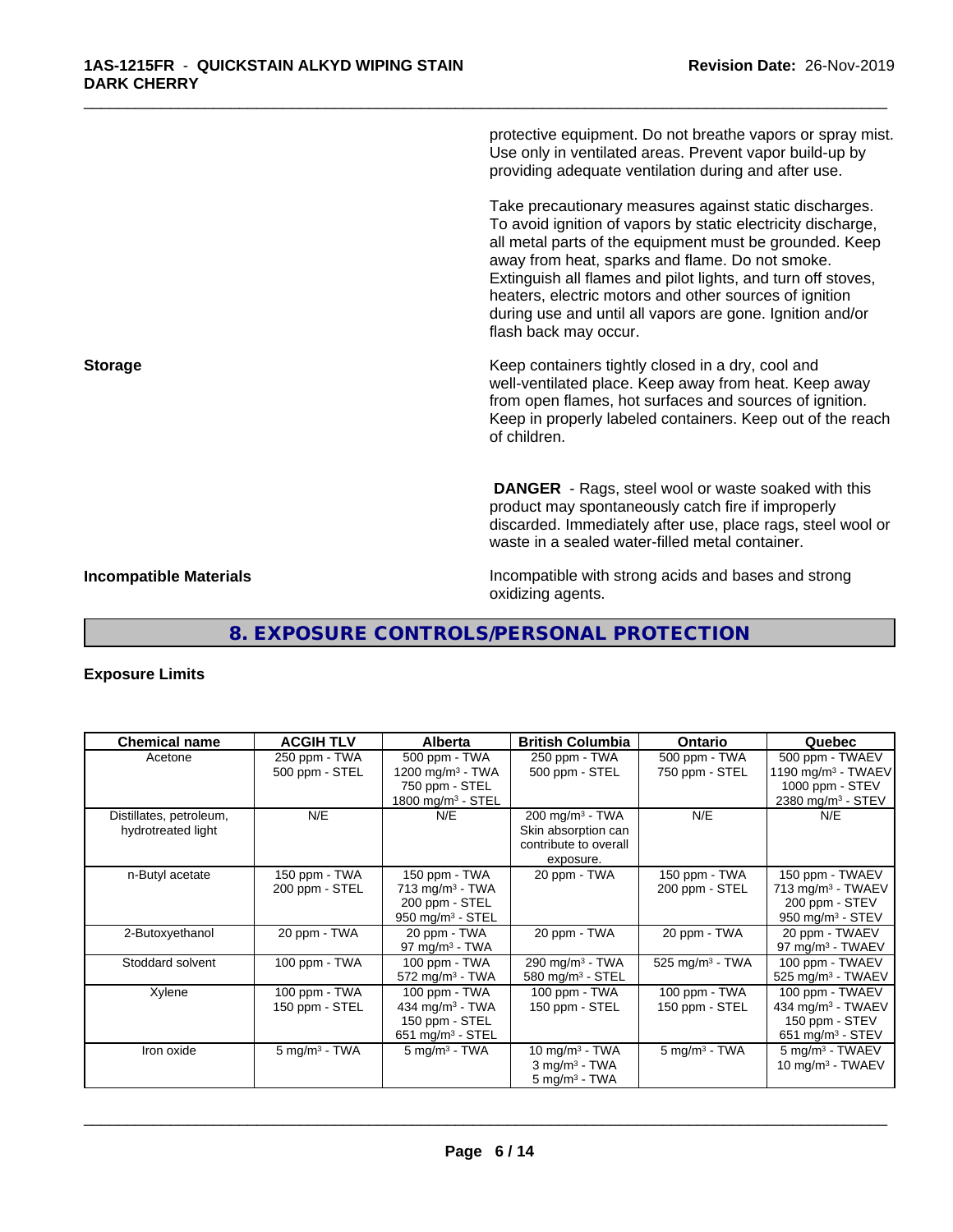#### **1AS-1215FR** - **QUICKSTAIN ALKYD WIPING STAIN DARK CHERRY**

|                             |                    |                               | 10 mg/m $3 -$ STEL    |                               |                                 |
|-----------------------------|--------------------|-------------------------------|-----------------------|-------------------------------|---------------------------------|
| Propylene glycol monomethyl | N/E                | N/E                           | 50 ppm - TWA          | 50 ppm - TWA                  | N/E                             |
| ether acetate               |                    |                               | 75 ppm - STEL         | $270$ mg/m <sup>3</sup> - TWA |                                 |
| Naphthalene                 | 10 ppm - TWA       | 10 ppm - TWA                  | 10 ppm - TWA          | 10 ppm - TWA                  | 10 ppm - TWAEV                  |
|                             | Skin               | $52$ mg/m <sup>3</sup> - TWA  | 15 ppm - STEL         | 15 ppm - STEL                 | 52 mg/m <sup>3</sup> - TWAEV    |
|                             |                    | 15 ppm - STEL                 | Skin absorption can   | Danger of cutaneous           | 15 ppm - STEV                   |
|                             |                    | 79 mg/m <sup>3</sup> - STEL   | contribute to overall | absorption                    | 79 mg/m <sup>3</sup> - STEV     |
|                             |                    | Substance may be              | exposure.             |                               |                                 |
|                             |                    | readily absorbed              |                       |                               |                                 |
|                             |                    | through intact skin           |                       |                               |                                 |
| Ethanol                     | STEL: 1000 ppm     | 1000 ppm - TWA                | 1000 ppm - STEL       | 1000 ppm - STEL               | 1000 ppm - TWAEV                |
|                             |                    | 1880 mg/m $3$ - TWA           |                       |                               | 1880 mg/m <sup>3</sup> - TWAEV  |
| Ethyl benzene               | 20 ppm - TWA       | 100 ppm - TWA                 | 20 ppm - TWA          | 20 ppm - TWA                  | 100 ppm - TWAEV                 |
|                             |                    | 434 mg/m $3$ - TWA            |                       |                               | 434 mg/m <sup>3</sup> - TWAEV   |
|                             |                    | 125 ppm - STEL                |                       |                               | 125 ppm - STEV                  |
|                             |                    | 543 mg/m <sup>3</sup> - STEL  |                       |                               | 543 mg/m $3 -$ STEV             |
| Carbon black                | $3$ mg/m $3$ - TWA | $3.5 \text{ mg/m}^3$ - TWA    | $3$ mg/m $3$ - TWA    | $3$ mg/m $3$ - TWA            | $3.5$ mg/m <sup>3</sup> - TWAEV |
| Octane                      | 300 ppm - TWA      | 300 ppm - TWA                 | 300 ppm - TWA         | 300 ppm - TWA                 | 300 ppm - TWAEV                 |
|                             |                    | 1400 mg/m <sup>3</sup> - TWA  |                       |                               | 1400 mg/m <sup>3</sup> - TWAEV  |
|                             |                    |                               |                       |                               | 375 ppm - STEV                  |
|                             |                    |                               |                       |                               | 1750 mg/m <sup>3</sup> - STEV   |
| Heptane                     | 400 ppm - TWA      | 400 ppm - TWA                 | 400 ppm - TWA         | 400 ppm - TWA                 | 400 ppm - TWAEV                 |
|                             | 500 ppm - STEL     | 1640 mg/m $3 - TWA$           | 500 ppm - STEL        | 500 ppm - STEL                | 1640 mg/m <sup>3</sup> - TWAEV  |
|                             |                    | 500 ppm - STEL                |                       |                               | 500 ppm - STEV                  |
|                             |                    | 2050 mg/m $3 -$ STEL          |                       |                               | 2050 mg/m <sup>3</sup> - STEV   |
| Cumene                      | 50 ppm - TWA       | 50 ppm - TWA                  | 25 ppm - TWA          | 50 ppm - TWA                  | 50 ppm - TWAEV                  |
|                             |                    | $246$ mg/m <sup>3</sup> - TWA | 75 ppm - STEL         |                               | 246 mg/m <sup>3</sup> - TWAEV   |

\_\_\_\_\_\_\_\_\_\_\_\_\_\_\_\_\_\_\_\_\_\_\_\_\_\_\_\_\_\_\_\_\_\_\_\_\_\_\_\_\_\_\_\_\_\_\_\_\_\_\_\_\_\_\_\_\_\_\_\_\_\_\_\_\_\_\_\_\_\_\_\_\_\_\_\_\_\_\_\_\_\_\_\_\_\_\_\_\_\_\_\_\_

#### **Legend**

ACGIH - American Conference of Governmental Industrial Hygienists Alberta - Alberta Occupational Exposure Limits British Columbia - British Columbia Occupational Exposure Limits Ontario - Ontario Occupational Exposure Limits Quebec - Quebec Occupational Exposure Limits N/E - Not established

# **Personal Protective Equipment**

**Engineering Measures Ensure** Ensure adequate ventilation, especially in confined areas.

**Eye/Face Protection** Safety glasses with side-shields. If splashes are likely to occur, wear: Tightly fitting safety goggles **Skin Protection Protective gloves and impervious clothing. Respiratory Protection Number 1** (Use only with adequate ventilation. In operations where exposure limits are exceeded, use a NIOSH approved respirator that has been selected by a technically qualified person for the specific work conditions. When spraying the product or applying in confined areas, wear a NIOSH approved respirator specified for paint spray or organic vapors.

**Hygiene Measures Avoid contact with skin, eyes and clothing. Remove and Avoid contact with skin, eyes and clothing. Remove and Avoid contact with skin, eyes and clothing. Remove and** wash contaminated clothing before re-use. Wash thoroughly after handling.

# **9. PHYSICAL AND CHEMICAL PROPERTIES**

**Appearance** liquid **Density (lbs/gal)** 7.4 - 7.5

**Odor** solvent **Odor Threshold** No information available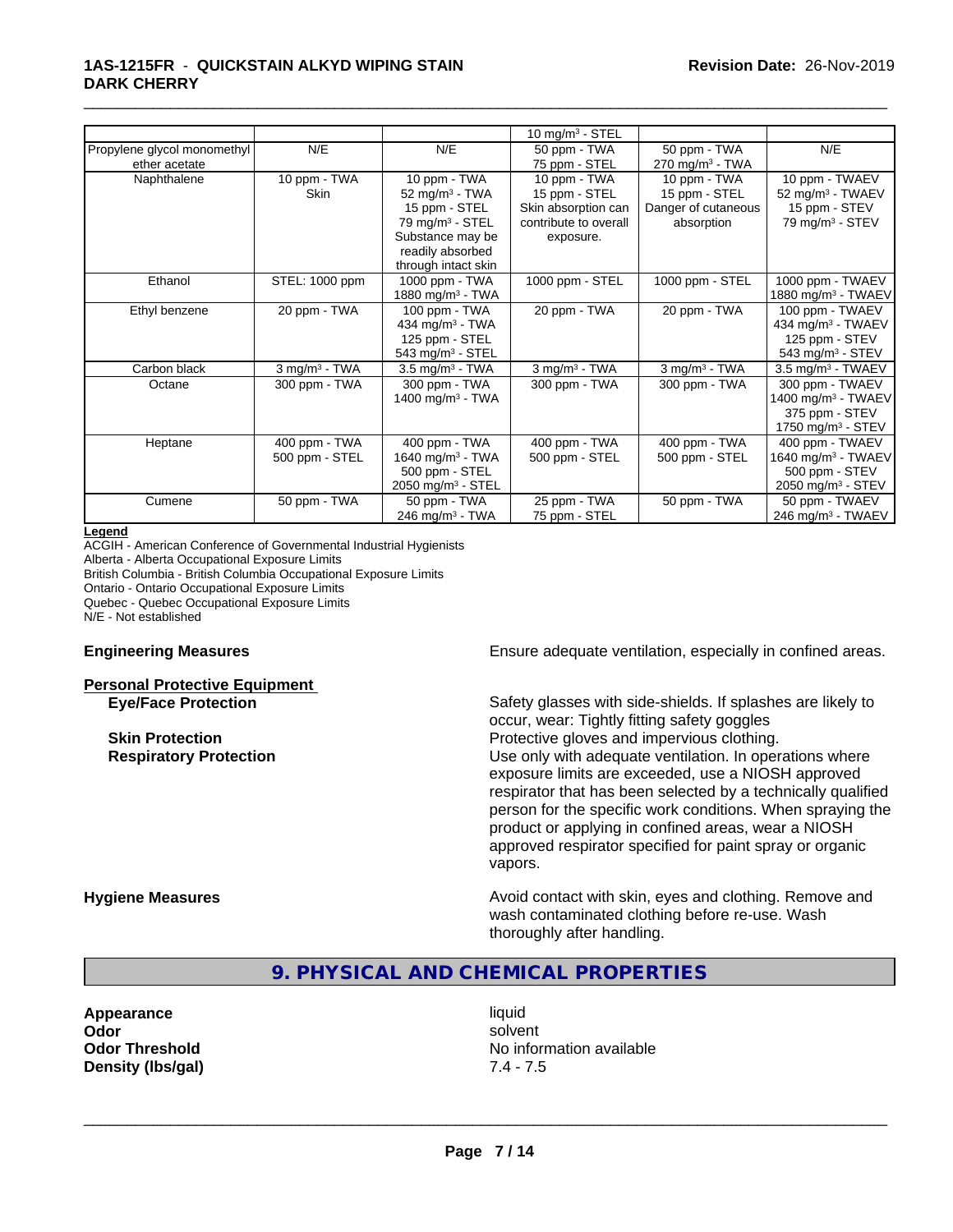| <b>Specific Gravity</b>              | $0.88 - 0.90$            |
|--------------------------------------|--------------------------|
| рH                                   | No information available |
| <b>Viscosity (cps)</b>               | No information available |
| Solubility(ies)                      | No information available |
| <b>Water solubility</b>              | No information available |
| <b>Evaporation Rate</b>              | No information available |
| Vapor pressure                       | No information available |
| Vapor density                        | No information available |
| Wt. % Solids                         | $30 - 40$                |
| Vol. % Solids                        | $30 - 40$                |
| Wt. % Volatiles                      | $60 - 70$                |
| Vol. % Volatiles                     | $60 - 70$                |
| <b>VOC Regulatory Limit (g/L)</b>    | < 550                    |
| <b>Boiling Point (°F)</b>            | 136                      |
| <b>Boiling Point (°C)</b>            | 58                       |
| Freezing point (°F)                  | No information available |
| <b>Freezing Point (°C)</b>           | No information available |
| Flash point (°F)                     | 24                       |
| Flash Point (°C)                     | -4                       |
| <b>Method</b>                        | <b>PMCC</b>              |
| Flammability (solid, gas)            | Not applicable           |
| <b>Upper flammability limit:</b>     | Not applicable           |
| Lower flammability limit:            | Not applicable           |
| <b>Autoignition Temperature (°F)</b> | No information available |
| <b>Autoignition Temperature (°C)</b> | No information available |
| Decomposition Temperature (°F)       | No information available |
| Decomposition Temperature (°C)       | No information available |
| <b>Partition coefficient</b>         | No information available |
|                                      |                          |

## **10. STABILITY AND REACTIVITY**

\_\_\_\_\_\_\_\_\_\_\_\_\_\_\_\_\_\_\_\_\_\_\_\_\_\_\_\_\_\_\_\_\_\_\_\_\_\_\_\_\_\_\_\_\_\_\_\_\_\_\_\_\_\_\_\_\_\_\_\_\_\_\_\_\_\_\_\_\_\_\_\_\_\_\_\_\_\_\_\_\_\_\_\_\_\_\_\_\_\_\_\_\_

**Reactivity Not Applicable Chemical Stability Stability** Stable under normal conditions. Hazardous polymerisation does not occur. **Conditions to avoid Keep away from open flames, hot surfaces, static conditions to avoid** electricity and sources of ignition. Sparks. Elevated temperature. **Incompatible Materials Incompatible with strong acids and bases and strong** oxidizing agents. **Hazardous Decomposition Products** Thermal decomposition can lead to release of irritating gases and vapors. **Possibility of hazardous reactions** None under normal conditions of use.

# **Product Information**

 $\overline{\phantom{a}}$  ,  $\overline{\phantom{a}}$  ,  $\overline{\phantom{a}}$  ,  $\overline{\phantom{a}}$  ,  $\overline{\phantom{a}}$  ,  $\overline{\phantom{a}}$  ,  $\overline{\phantom{a}}$  ,  $\overline{\phantom{a}}$  ,  $\overline{\phantom{a}}$  ,  $\overline{\phantom{a}}$  ,  $\overline{\phantom{a}}$  ,  $\overline{\phantom{a}}$  ,  $\overline{\phantom{a}}$  ,  $\overline{\phantom{a}}$  ,  $\overline{\phantom{a}}$  ,  $\overline{\phantom{a}}$ 

**11. TOXICOLOGICAL INFORMATION**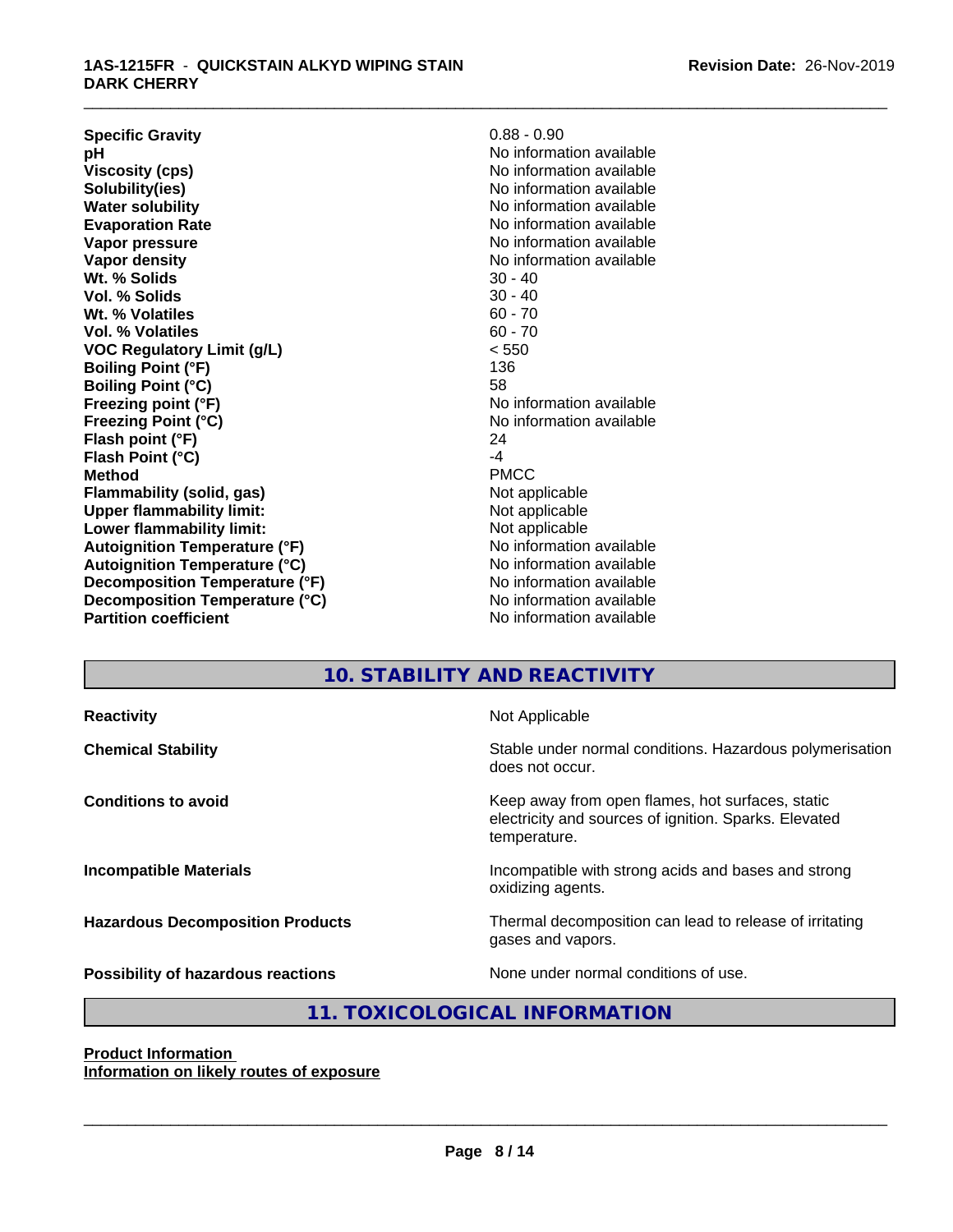| <b>Principal Routes of Exposure</b>                                                        | Eye contact, skin contact and inhalation.                                                                                                                                                                                                                                    |
|--------------------------------------------------------------------------------------------|------------------------------------------------------------------------------------------------------------------------------------------------------------------------------------------------------------------------------------------------------------------------------|
| <b>Acute Toxicity</b><br><b>Product Information</b>                                        | Repeated or prolonged exposure to organic solvents may<br>lead to permanent brain and nervous system damage.<br>Intentional misuse by deliberately concentrating and<br>inhaling vapors may be harmful or fatal.                                                             |
| Symptoms related to the physical, chemical and toxicological characteristics               |                                                                                                                                                                                                                                                                              |
| <b>Symptoms</b>                                                                            | No information available                                                                                                                                                                                                                                                     |
| Delayed and immediate effects as well as chronic effects from short and long-term exposure |                                                                                                                                                                                                                                                                              |
| Eye contact<br><b>Skin contact</b>                                                         | Contact with eyes may cause irritation.<br>May cause skin irritation and/or dermatitis. Prolonged skin<br>contact may defat the skin and produce dermatitis.                                                                                                                 |
| <b>Inhalation</b>                                                                          | Harmful by inhalation. High vapor / aerosol concentrations<br>are irritating to the eyes, nose, throat and lungs and may<br>cause headaches, dizziness, drowsiness,<br>unconsciousness, and other central nervous system                                                     |
| Ingestion                                                                                  | effects.<br>Harmful if swallowed. Ingestion may cause irritation to<br>mucous membranes. Small amounts of this product<br>aspirated into the respiratory system during ingestion or<br>vomiting may cause mild to severe pulmonary injury,<br>possibly progressing to death. |
| <b>Sensitization</b>                                                                       | No information available.                                                                                                                                                                                                                                                    |
| <b>Neurological Effects</b>                                                                | No information available.                                                                                                                                                                                                                                                    |
| <b>Mutagenic Effects</b>                                                                   | No information available.                                                                                                                                                                                                                                                    |
| <b>Reproductive Effects</b>                                                                | Possible risk of impaired fertility. Possible risk of harm to<br>the unborn child.                                                                                                                                                                                           |
| <b>Developmental Effects</b>                                                               | No information available.                                                                                                                                                                                                                                                    |
| <b>Target organ effects</b>                                                                | No information available.                                                                                                                                                                                                                                                    |
| <b>STOT - single exposure</b>                                                              | May cause disorder and damage to the. Respiratory<br>system. Central nervous system.                                                                                                                                                                                         |
| <b>STOT - repeated exposure</b>                                                            | Causes damage to organs through prolonged or repeated<br>exposure if inhaled. May cause disorder and damage to<br>the. liver. kidney. spleen. blood. Central nervous system.<br>Causes damage to organs through prolonged or repeated<br>exposure.                           |
| Other adverse effects<br><b>Aspiration Hazard</b>                                          | No information available.<br>May be harmful if swallowed and enters airways. Small<br>amounts of this product aspirated into the respiratory<br>system during ingestion or vomiting may cause mild to<br>severe pulmonary injury, possibly progressing to death.             |

# **Numerical measures of toxicity**

**The following values are calculated based on chapter 3.1 of the GHS document**

| <b>ATEmix (oral)</b>   | 6003 mg/kg |
|------------------------|------------|
| <b>ATEmix (dermal)</b> | 4223 mg/kg |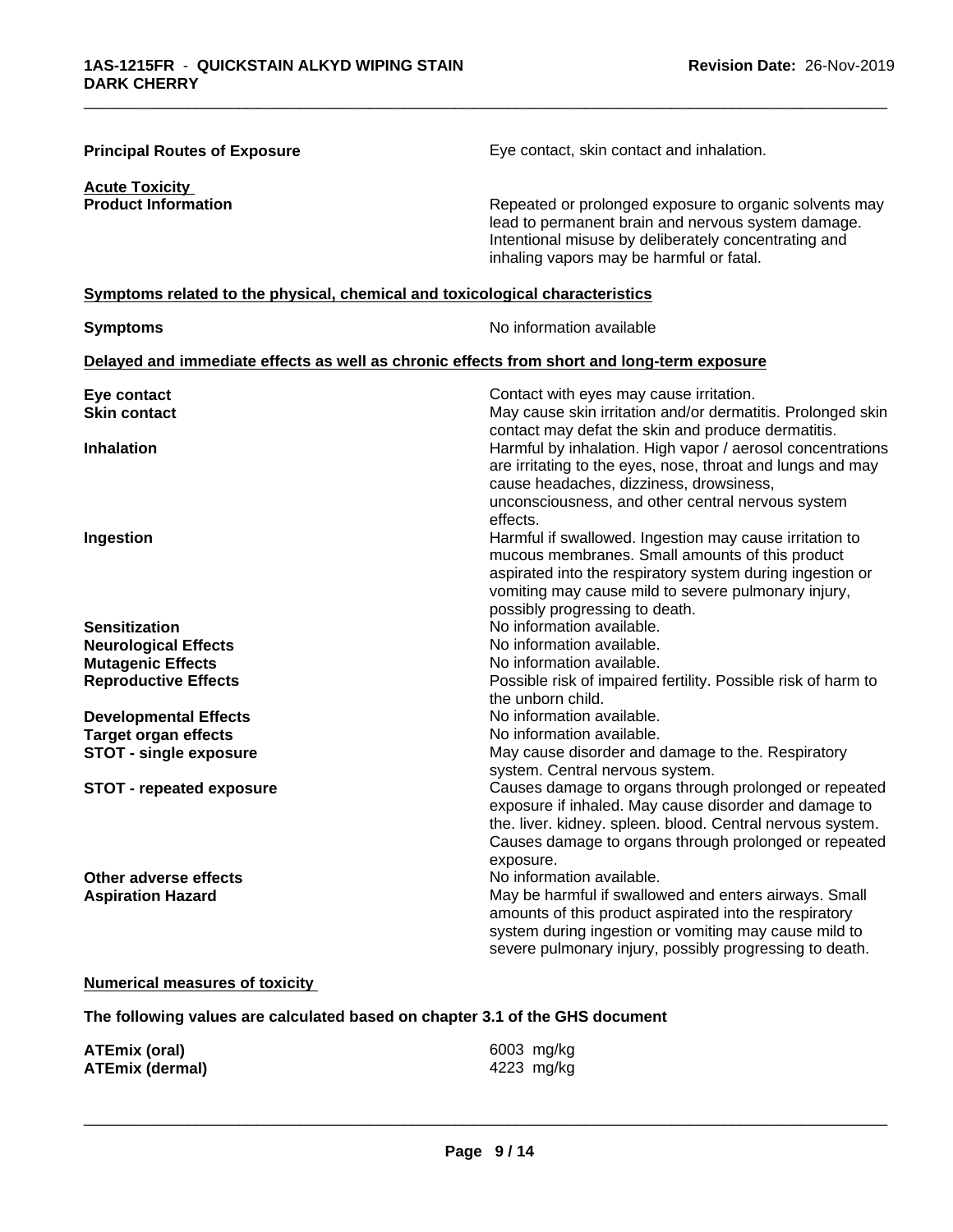| <b>ATEmix (inhalation-dust/mist)</b> | 33.3 mg/L |
|--------------------------------------|-----------|
| ATEmix (inhalation-vapor)            | 70.9 mg/L |

# **Component Information**

| Chemical name                                                | Oral LD50                                                                    | Dermal LD50                 | Inhalation LC50                                               |
|--------------------------------------------------------------|------------------------------------------------------------------------------|-----------------------------|---------------------------------------------------------------|
| Acetone<br>67-64-1                                           | $= 5800$ mg/kg (Rat)                                                         |                             | $= 50100$ mg/m <sup>3</sup> (Rat) 8 h                         |
| Hydrotreated light naphtha<br>64742-49-0                     | $> 5000$ mg/kg (Rat)                                                         | $>$ 3160 mg/kg (Rabbit)     | $= 73680$ ppm (Rat) 4 h                                       |
| Solvent naphtha (petroleum), heavy<br>aromatic<br>64742-94-5 | $> 5000$ mg/kg (Rat)                                                         | > 2 mL/kg (Rabbit)          | $> 590$ mg/m <sup>3</sup> (Rat) 4 h                           |
| Distillates, petroleum, hydrotreated<br>light<br>64742-47-8  | $> 5000$ mg/kg (Rat)                                                         | > 2000 mg/kg (Rabbit)       | $> 5.2$ mg/L (Rat) 4 h                                        |
| Solvent naphtha, petroleum, light<br>aromatic<br>64742-95-6  | $= 8400$ mg/kg (Rat)                                                         | $>$ 2000 mg/kg (Rabbit)     | $= 3400$ ppm (Rat) 4 h                                        |
| n-Butyl acetate<br>123-86-4                                  | $= 10768$ mg/kg (Rat)                                                        | > 17600 mg/kg (Rabbit)      |                                                               |
| 2-Butoxyethanol<br>111-76-2                                  | $= 1300$ mg/kg (Rat)                                                         | > 2000 mg/kg (Rabbit)       | > 4.9 mg/L (Rat) 3H                                           |
| VM&P naphtha<br>64742-89-8                                   |                                                                              | $=$ 3000 mg/kg (Rabbit)     |                                                               |
| 1,2,4-Trimethylbenzene<br>$95 - 63 - 6$                      | $=$ 3280 mg/kg (Rat)                                                         | > 3160 mg/kg (Rabbit)       | $= 18$ g/m <sup>3</sup> (Rat) 4 h                             |
| Xylene<br>1330-20-7                                          | $= 3500$ mg/kg (Rat)                                                         | > 4350 mg/kg (Rabbit)       | $= 29.08$ mg/L (Rat) 4 h                                      |
| Iron oxide<br>1309-37-1                                      | $> 10000$ mg/kg (Rat)                                                        |                             |                                                               |
| Propylene glycol monomethyl ether<br>acetate<br>108-65-6     | $= 8532$ mg/kg (Rat)                                                         | > 5 g/kg (Rabbit)           |                                                               |
| Naphthalene<br>$91 - 20 - 3$                                 | $= 1110$ mg/kg (Rat) = 490 mg/kg ( $= 1120$ mg/kg (Rabbit) > 20 g/kg<br>Rat) | Rabbit)                     | $>$ 340 mg/m <sup>3</sup> (Rat) 1 h                           |
| Ethanol<br>64-17-5                                           | $= 7060$ mg/kg (Rat)                                                         |                             | $= 124.7$ mg/L (Rat) 4 h                                      |
| Ethyl benzene<br>100-41-4                                    | $=$ 3500 mg/kg (Rat)                                                         | $= 15400$ mg/kg (Rabbit)    | $= 17.2$ mg/L (Rat) 4 h                                       |
| Carbon black<br>1333-86-4                                    | $> 15400$ mg/kg (Rat)                                                        | $>$ 3 g/kg (Rabbit)         |                                                               |
| Octane<br>111-65-9                                           |                                                                              |                             | $= 118$ g/m <sup>3</sup> (Rat) 4 h = 25260 ppm<br>$(Rat)$ 4 h |
| Heptane<br>142-82-5                                          |                                                                              | $=$ 3000 mg/kg (Rabbit)     | $= 103$ g/m <sup>3</sup> (Rat) 4 h                            |
| Cumene<br>98-82-8                                            | $= 1400$ mg/kg (Rat)                                                         | $= 12300 \mu L/kg$ (Rabbit) | $>$ 3577 ppm (Rat) 6 h = 39000<br>$mg/m^3$ (Rat) 4 h          |

\_\_\_\_\_\_\_\_\_\_\_\_\_\_\_\_\_\_\_\_\_\_\_\_\_\_\_\_\_\_\_\_\_\_\_\_\_\_\_\_\_\_\_\_\_\_\_\_\_\_\_\_\_\_\_\_\_\_\_\_\_\_\_\_\_\_\_\_\_\_\_\_\_\_\_\_\_\_\_\_\_\_\_\_\_\_\_\_\_\_\_\_\_

#### **Carcinogenicity**

*The information below indicateswhether each agency has listed any ingredient as a carcinogen:.*

| <b>Chemical name</b> | <b>IARC</b>                    | <b>NTP</b>                   |
|----------------------|--------------------------------|------------------------------|
|                      | 2B - Possible Human Carcinogen | Reasonably Anticipated Human |
| Naphthalene          |                                | Carcinogen                   |
|                      | 2B - Possible Human Carcinogen |                              |
| l Ethvl benzene      |                                |                              |
|                      | 2B - Possible Human Carcinogen |                              |
| Carbon black         |                                |                              |
|                      | 2B - Possible Human Carcinogen | Reasonably Anticipated Human |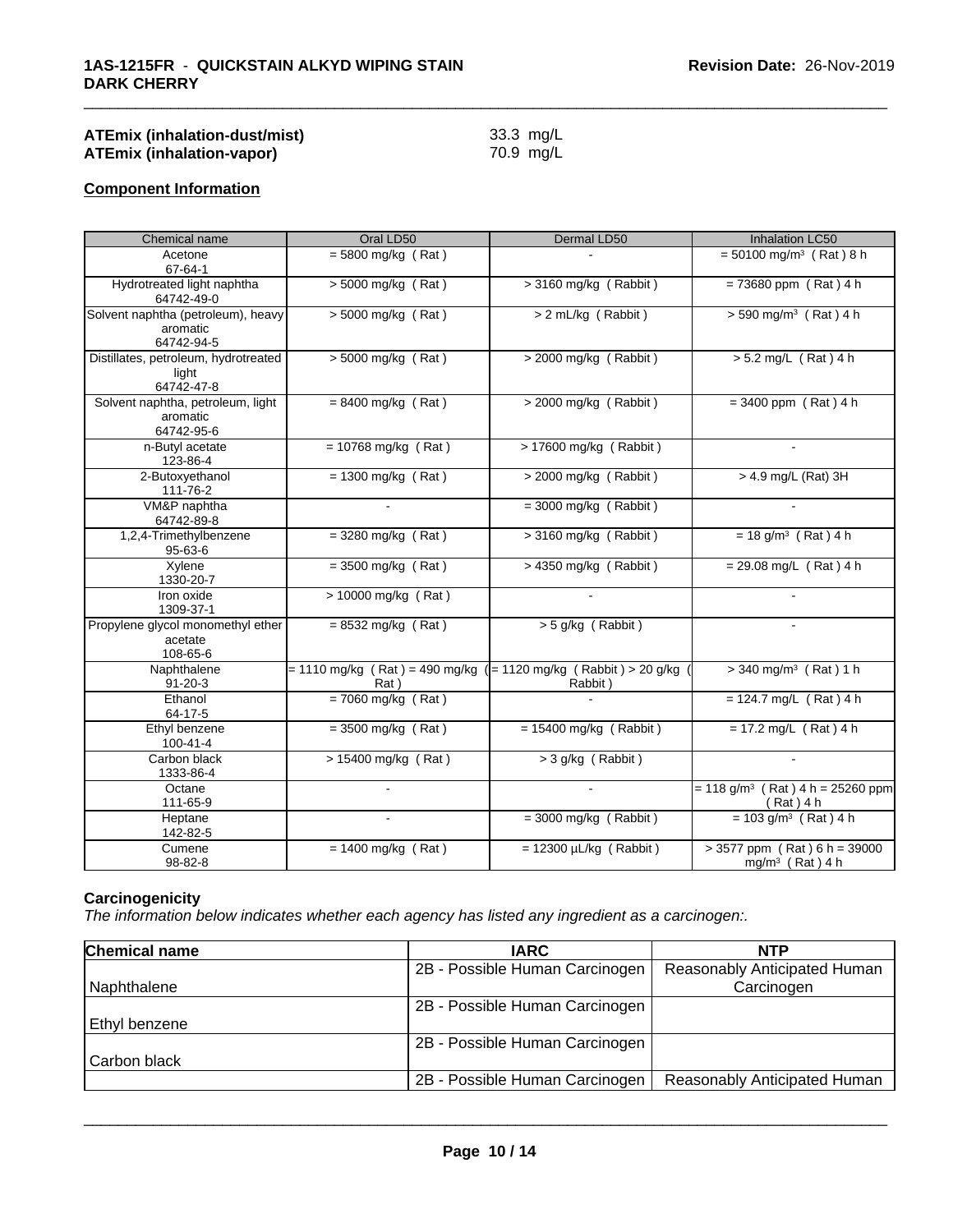Cumene **Cumence Cument Construction Construction** (Cument Carcinogen Carcinogen in the Carcinogen of the Carcinogen

#### **Legend**

IARC - International Agency for Research on Cancer NTP - National Toxicity Program OSHA - Occupational Safety & Health Administration

**12. ECOLOGICAL INFORMATION**

\_\_\_\_\_\_\_\_\_\_\_\_\_\_\_\_\_\_\_\_\_\_\_\_\_\_\_\_\_\_\_\_\_\_\_\_\_\_\_\_\_\_\_\_\_\_\_\_\_\_\_\_\_\_\_\_\_\_\_\_\_\_\_\_\_\_\_\_\_\_\_\_\_\_\_\_\_\_\_\_\_\_\_\_\_\_\_\_\_\_\_\_\_

# **Ecotoxicity Effects**

The environmental impact of this product has not been fully investigated.

### **Product Information**

#### **Acute Toxicity to Fish**

No information available

#### **Acute Toxicity to Aquatic Invertebrates**

No information available

#### **Acute Toxicity to Aquatic Plants**

No information available

#### **Persistence / Degradability**

No information available.

#### **Bioaccumulation**

There is no data for this product.

#### **Mobility in Environmental Media**

No information available.

#### **Ozone**

No information available

#### **Component Information**

#### **Acute Toxicity to Fish**

Acetone LC50: 8300 (Bluegill - 96 hr.) mg/L n-Butyl acetate LC50: 18 mg/L (Fathead Minnow - 96 hr.) 2-Butoxyethanol LC50: 1490 mg/L (Bluegill sunfish - 96 hr.) Xylene LC50: 13.5 mg/L (Rainbow Trout - 96 hr.) Ethyl benzene LC50: 12.1 mg/L (Fathead Minnow - 96 hr.)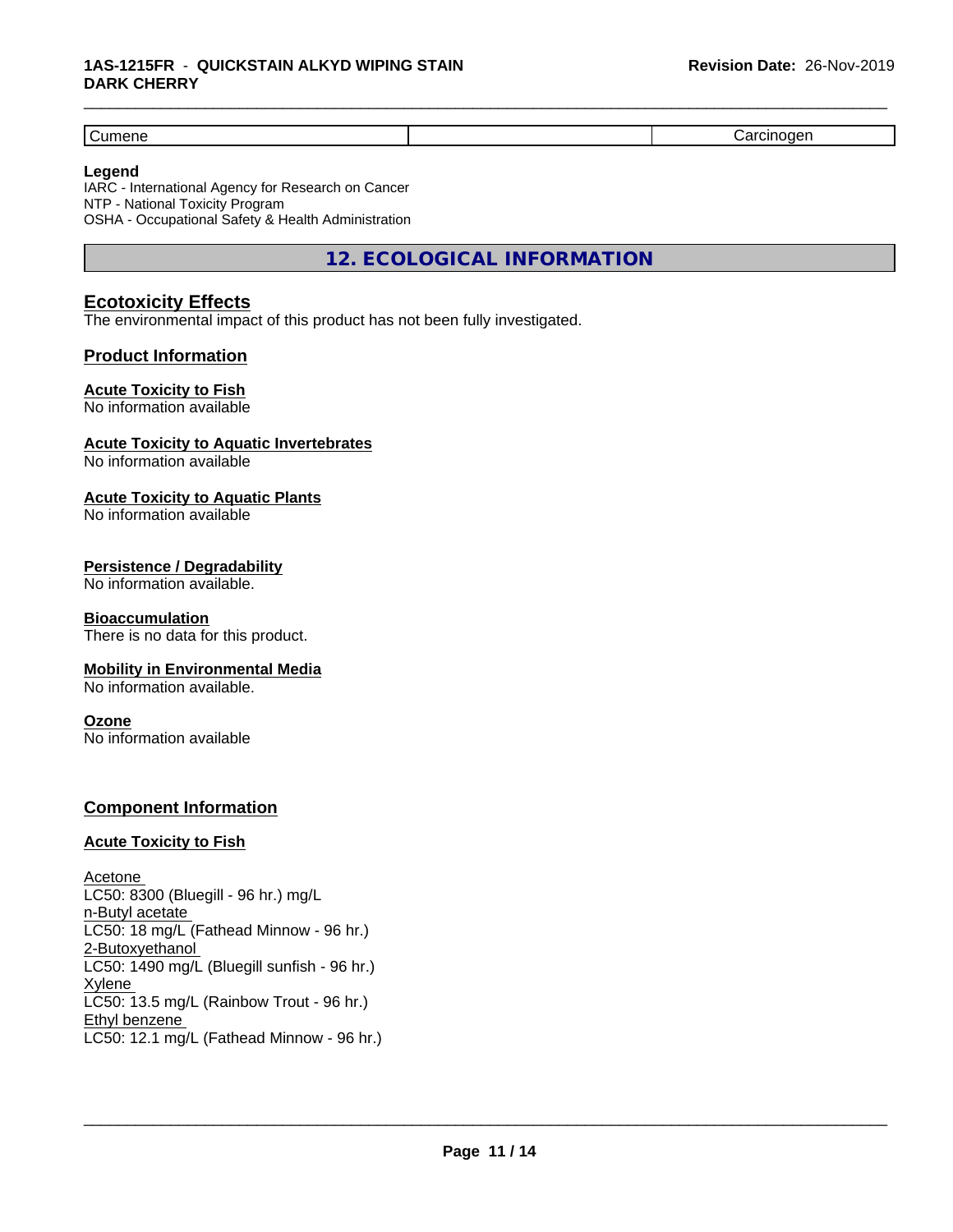#### **Acute Toxicity to Aquatic Invertebrates**

Acetone EC50: 12600 mg/L (Daphnia magna - 48 hr.) n-Butyl acetate EC50: 72.8 mg/L (Daphnia magna - 48 hr.) Ethyl benzene EC50: 1.8 mg/L (Daphnia magna - 48 hr.)

#### **Acute Toxicity to Aquatic Plants**

n-Butyl acetate EC50: 674.7 mg/L (Green algae (Scenedesmus subspicatus), 72 hrs.) Ethyl benzene EC50: 4.6 mg/L (Green algae (Scenedesmus subspicatus), 72 hrs.)

**13. DISPOSAL CONSIDERATIONS**

\_\_\_\_\_\_\_\_\_\_\_\_\_\_\_\_\_\_\_\_\_\_\_\_\_\_\_\_\_\_\_\_\_\_\_\_\_\_\_\_\_\_\_\_\_\_\_\_\_\_\_\_\_\_\_\_\_\_\_\_\_\_\_\_\_\_\_\_\_\_\_\_\_\_\_\_\_\_\_\_\_\_\_\_\_\_\_\_\_\_\_\_\_

**Waste Disposal Method Dispose of in accordance with federal, state, provincial,** and local regulations. Local requirements may vary, consult your sanitation department or state-designated environmental protection agency for more disposal options.

**Empty Container Warning <b>Emptied** Containers may retain product residue. Follow label warnings even after container is emptied. Residual vapors may explode on ignition.

#### **14. TRANSPORT INFORMATION**

**Proper Shipping Name** PAINT **Hazard class** 3 **UN-No.** UN1263 **Packing Group II Description** UN1263, PAINT, 3, II

 $\overline{\phantom{a}}$  ,  $\overline{\phantom{a}}$  ,  $\overline{\phantom{a}}$  ,  $\overline{\phantom{a}}$  ,  $\overline{\phantom{a}}$  ,  $\overline{\phantom{a}}$  ,  $\overline{\phantom{a}}$  ,  $\overline{\phantom{a}}$  ,  $\overline{\phantom{a}}$  ,  $\overline{\phantom{a}}$  ,  $\overline{\phantom{a}}$  ,  $\overline{\phantom{a}}$  ,  $\overline{\phantom{a}}$  ,  $\overline{\phantom{a}}$  ,  $\overline{\phantom{a}}$  ,  $\overline{\phantom{a}}$ 

**ICAO / IATA** Contact the preparer for further information.

**IMDG / IMO IMO Contact the preparer for further information.** 

**15. REGULATORY INFORMATION**

#### **International Inventories**

|                    |  | TSCA: United States |
|--------------------|--|---------------------|
| <b>DSL: Canada</b> |  |                     |

Yes - All components are listed or exempt. No - Not all of the components are listed.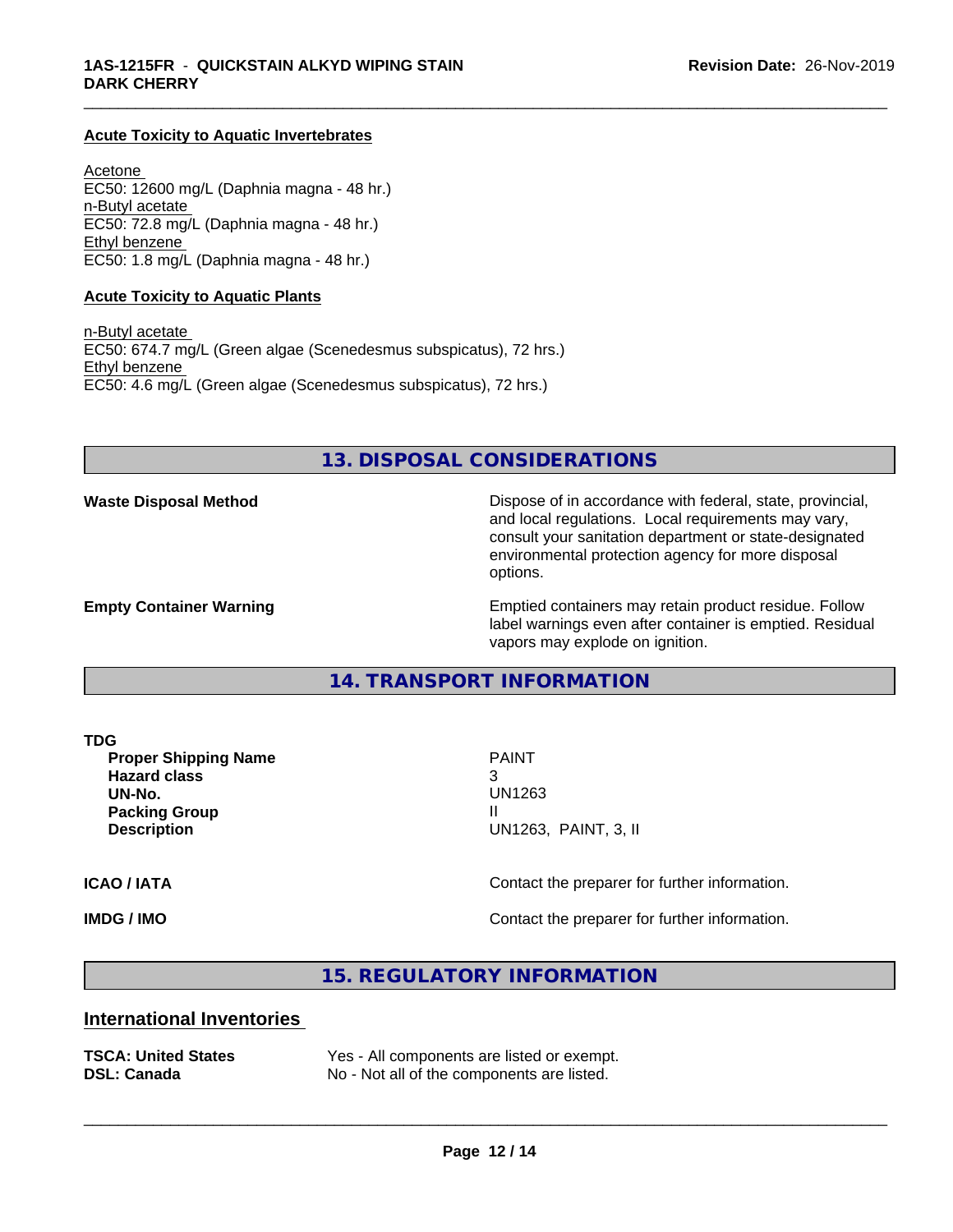One or more component is listed on NDSL.

\_\_\_\_\_\_\_\_\_\_\_\_\_\_\_\_\_\_\_\_\_\_\_\_\_\_\_\_\_\_\_\_\_\_\_\_\_\_\_\_\_\_\_\_\_\_\_\_\_\_\_\_\_\_\_\_\_\_\_\_\_\_\_\_\_\_\_\_\_\_\_\_\_\_\_\_\_\_\_\_\_\_\_\_\_\_\_\_\_\_\_\_\_

# **National Pollutant Release Inventory (NPRI)**

#### **NPRI Parts 1- 4**

This product contains the following Parts 1-4 NPRI chemicals:

| <b>Chemical name</b>   | CAS No.        | Weight-%       | <b>NPRI Parts 1-4</b> |
|------------------------|----------------|----------------|-----------------------|
| 2-Butoxyethanol        | 111-76-2       | 1 - 5%         | Listed                |
| 1,2,4-Trimethylbenzene | $95 - 63 - 6$  | 1 - 5%         | Listed                |
| Xylene                 | 1330-20-7      | 1 - 5%         | Listed                |
| Naphthalene            | $91 - 20 - 3$  | $0.5 - 1\%$    | Listed                |
| Ethyl benzene          | $100 - 41 - 4$ | $0.25 - 0.5\%$ | Listed                |
| Cumene                 | $98 - 82 - 8$  | $0.1 - 0.25\%$ | Listed                |
|                        |                |                |                       |

#### **NPRI Part 5**

This product contains the following NPRI Part 5 Chemicals:

| <b>Chemical name</b>                 | CAS No.    | Weight-%   | <b>NPRI Part 5</b> |  |
|--------------------------------------|------------|------------|--------------------|--|
| Solvent naphtha (petroleum), heavy   | 64742-94-5 | $5 - 10%$  | Listed             |  |
| aromatic                             |            |            |                    |  |
| Distillates, petroleum, hydrotreated | 64742-47-8 | $3 - 7%$   | Listed             |  |
| light                                |            |            |                    |  |
| Solvent naphtha, petroleum, light    | 64742-95-6 | $3 - 7%$   | Listed             |  |
| aromatic                             |            |            |                    |  |
| n-Butyl acetate                      | 123-86-4   | $3 - 7%$   | Listed             |  |
| 2-Butoxyethanol                      | 111-76-2   | $1 - 5%$   | Listed             |  |
| VM&P naphtha                         | 64742-89-8 | $1 - 5%$   | Listed             |  |
| 1,2,4-Trimethylbenzene               | 95-63-6    | $1 - 5%$   | Listed             |  |
| Stoddard solvent                     | 8052-41-3  | $1 - 5%$   | Listed             |  |
| Xvlene                               | 1330-20-7  | $1 - 5%$   | Listed             |  |
| Propylene glycol monomethyl ether    | 108-65-6   | $1 - 5%$   | Listed             |  |
| acetate                              |            |            |                    |  |
| Ethanol                              | 64-17-5    | $0.5 - 1%$ | Listed             |  |

## **WHMIS Regulatory Status**

This product has been classified in accordance with the hazard criteria of the Hazardous Products Regulations (HPR) and the SDS contains all the information required by the HPR.

| <b>16. OTHER INFORMATION</b>                                                                                                                          |               |                        |                      |          |  |
|-------------------------------------------------------------------------------------------------------------------------------------------------------|---------------|------------------------|----------------------|----------|--|
| HMIS -                                                                                                                                                | Health: $2^*$ | <b>Flammability: 3</b> | <b>Reactivity: 0</b> | $PPE: -$ |  |
| <b>HMIS Legend</b><br>0 - Minimal Hazard<br>1 - Slight Hazard<br>2 - Moderate Hazard<br>3 - Serious Hazard<br>4 - Severe Hazard<br>* - Chronic Hazard |               |                        |                      |          |  |